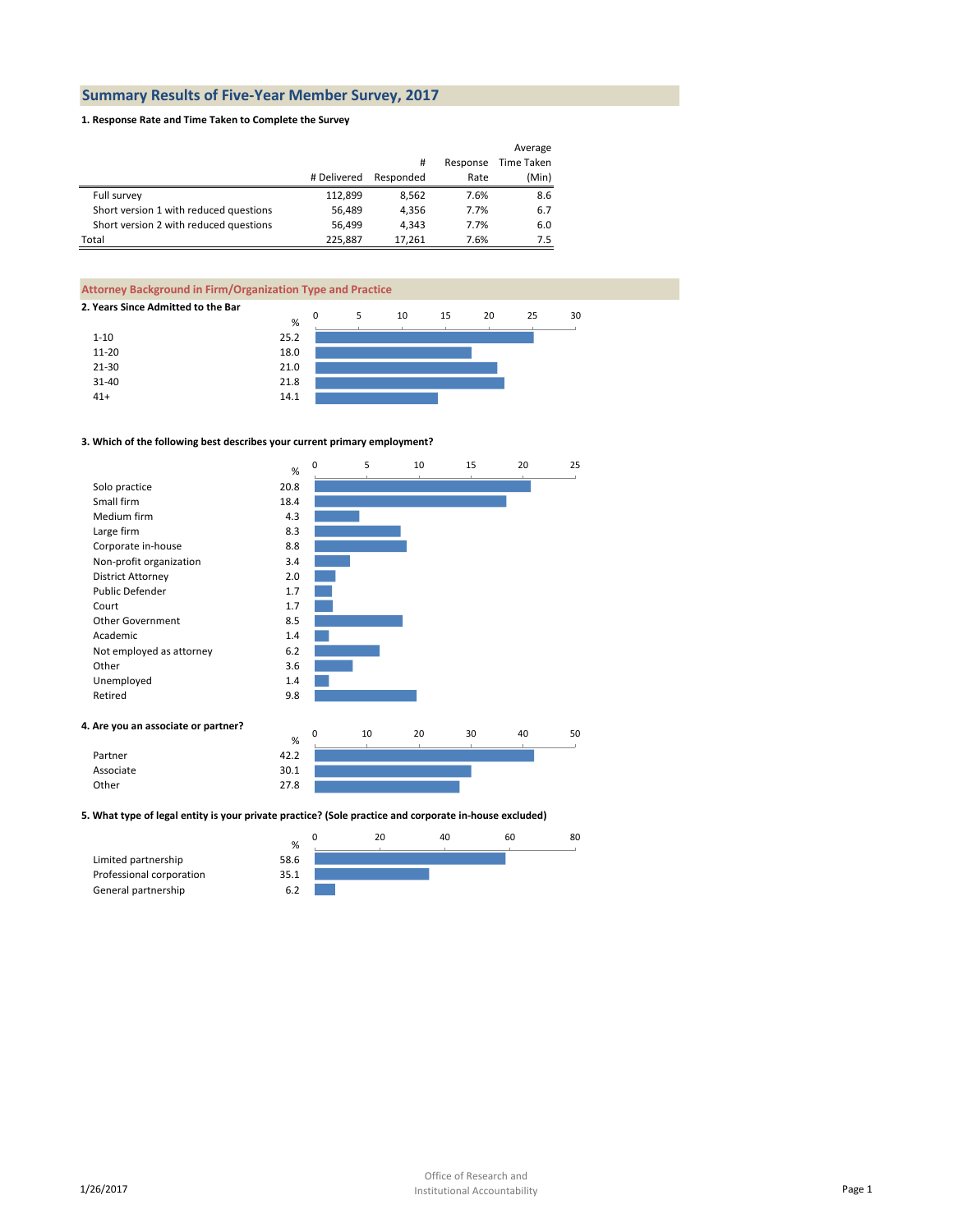# **6. What type of legal entity is your private practice? (Sole practice only)**



#### **8. Client Type Served - by Firm/Org Type (%)**

|                    |             | Small      | Medium     | Large      | Local      | State      | Federal    |
|--------------------|-------------|------------|------------|------------|------------|------------|------------|
|                    | Individuals | businesses | businesses | businesses | government | government | government |
| Solo practice      | 71.1        | 14.5       | 8.6        | 3.8        | 1.1        | 0.5        | 0.2        |
| Small firm         | 53.0        | 13.7       | 15.3       | 12.8       | 4.2        | 0.6        | 0.1        |
| Medium firm        | 24.0        | 11.6       | 24.7       | 27.4       | 11.1       | 0.7        | 0.2        |
| Large firm         | 8.4         | 8.8        | 26.3       | 51.3       | 3.6        | 1.2        | 0.1        |
| Corporate in-house | 5.0         | 4.9        | 23.9       | 65.3       | 0.3        | 0.4        | 0.2        |
| Total              | 45.7        | 12.1       | 16.1       | 22.1       | 3.0        | 0.6        | 0.1        |

#### **9. What is your average hourly billing rate?**

| 9. What is your average hourly billing rate? |      |        |            |               |         |                                          |     |                 |
|----------------------------------------------|------|--------|------------|---------------|---------|------------------------------------------|-----|-----------------|
|                                              |      |        |            | Large firm    |         |                                          |     |                 |
|                                              | Mean | Median | 90th %tile |               |         |                                          |     |                 |
| Solo practice                                | 318  | 300    | 450        | Medium firm   |         |                                          |     |                 |
| Small firm                                   | 350  | 350    | 500        |               |         |                                          |     |                 |
| Medium firm                                  | 373  | 330    | 625        | Small firm    |         |                                          |     |                 |
| Large firm                                   | 592  | 568    | 925        | Solo practice |         |                                          |     |                 |
| Total                                        | 377  | 350    | 600        |               |         |                                          |     |                 |
|                                              |      |        |            | $^{\circ}$    | 200     | 400<br>600<br><b>Hourly Billing Rate</b> | 800 | 1,000           |
|                                              |      |        |            |               | Average | Median                                   |     | 90th Percentile |

35.7% **10. Do you provide services on an unbundled basis to clients, i.e., limited scope services--such as only drafting a motion or appearing at a hearing for an otherwise self-represented client?** 

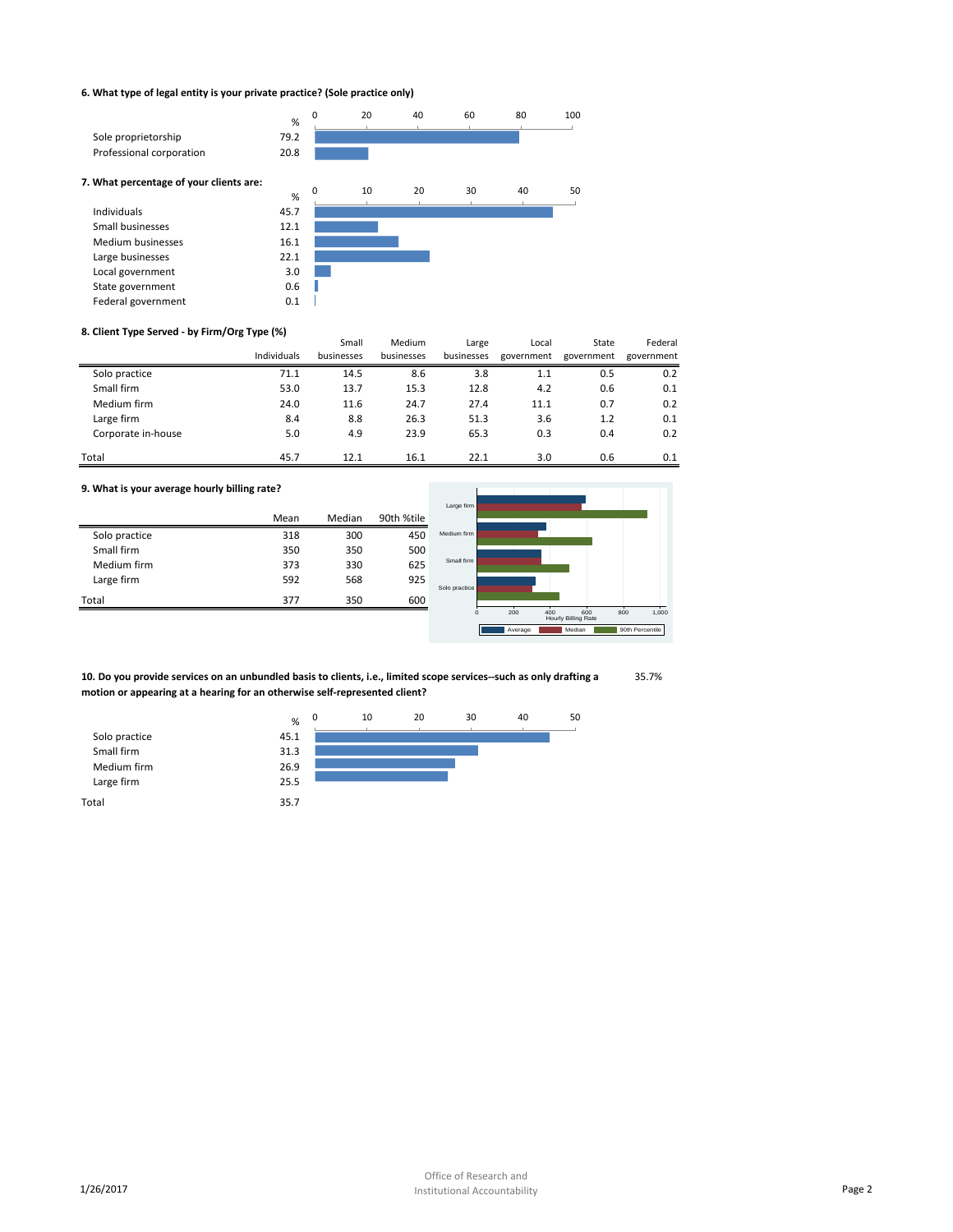#### **11. Are you covered by malpractice insurance?**



66.2%

#### **12. What are the reasons you are not covered by malpractice insurance?\***



\* Related to the response patterns in #11 above, cost was selected as a factor mostly by solo practitioners and those in small firms. More than 70 percent of "Not needed" responses came from corporate in-house attorneys or those in nonprofit or government agencies. The remaining 30 percent were selected by solo practitioners.

#### **13. What are your areas of practice?**

|                              | %    | $\mathbf 0$ | 10 | 20 | 30 | 40 | 50 |
|------------------------------|------|-------------|----|----|----|----|----|
| <b>Business</b>              | 43.2 |             |    |    |    |    |    |
| Other                        | 30.4 |             |    |    |    |    |    |
| Real Estate                  | 22.6 |             |    |    |    |    |    |
| Personal Injury              | 18.0 |             |    |    |    |    |    |
| <b>Intellectual Property</b> | 15.5 |             |    |    |    |    |    |
| Probate                      | 13.8 |             |    |    |    |    |    |
| Appellate                    | 12.3 |             |    |    |    |    |    |
| Family                       | 10.7 |             |    |    |    |    |    |
| Criminal                     | 8.5  |             |    |    |    |    |    |
| Labor Relations              | 7.9  |             |    |    |    |    |    |
| Taxation                     | 5.7  |             |    |    |    |    |    |
| <b>Workers Compensation</b>  | 4.7  |             |    |    |    |    |    |
| <b>Elder Abuse</b>           | 3.7  |             |    |    |    |    |    |
| Immigration                  | 3.6  |             |    |    |    |    |    |
| Legal Malpractice            | 3.0  |             |    |    |    |    |    |
| Insolvency                   | 2.9  |             |    |    |    |    |    |
| <b>Disability Rights</b>     | 2.4  |             |    |    |    |    |    |
| Dependency                   | 1.1  |             |    |    |    |    |    |
| Delinquency                  | 0.8  |             |    |    |    |    |    |
| Military Law & Vets Benefits | 0.5  |             |    |    |    |    |    |

## **13a. Number of practice areas selected varies by firm type (%)**

|       |               | Small | Midium |       | Large Corporate In- |       |
|-------|---------------|-------|--------|-------|---------------------|-------|
|       | Solo Practice | Firm  | Firm   | Firm  | house               | Total |
|       | 37.2          | 37.4  | 41.8   | 56.5  | 51.8                | 42.3  |
| 2     | 29.1          | 26.9  | 29.5   | 26.6  | 27.7                | 27.9  |
| 3     | 18.8          | 18.3  | 16.9   | 11.5  | 12.0                | 16.5  |
| $4+$  | 15.0          | 17.4  | 11.7   | 5.5   | 8.5                 | 13.3  |
| Total | 100.0         | 100.0 | 100.0  | 100.0 | 100.0               | 100.0 |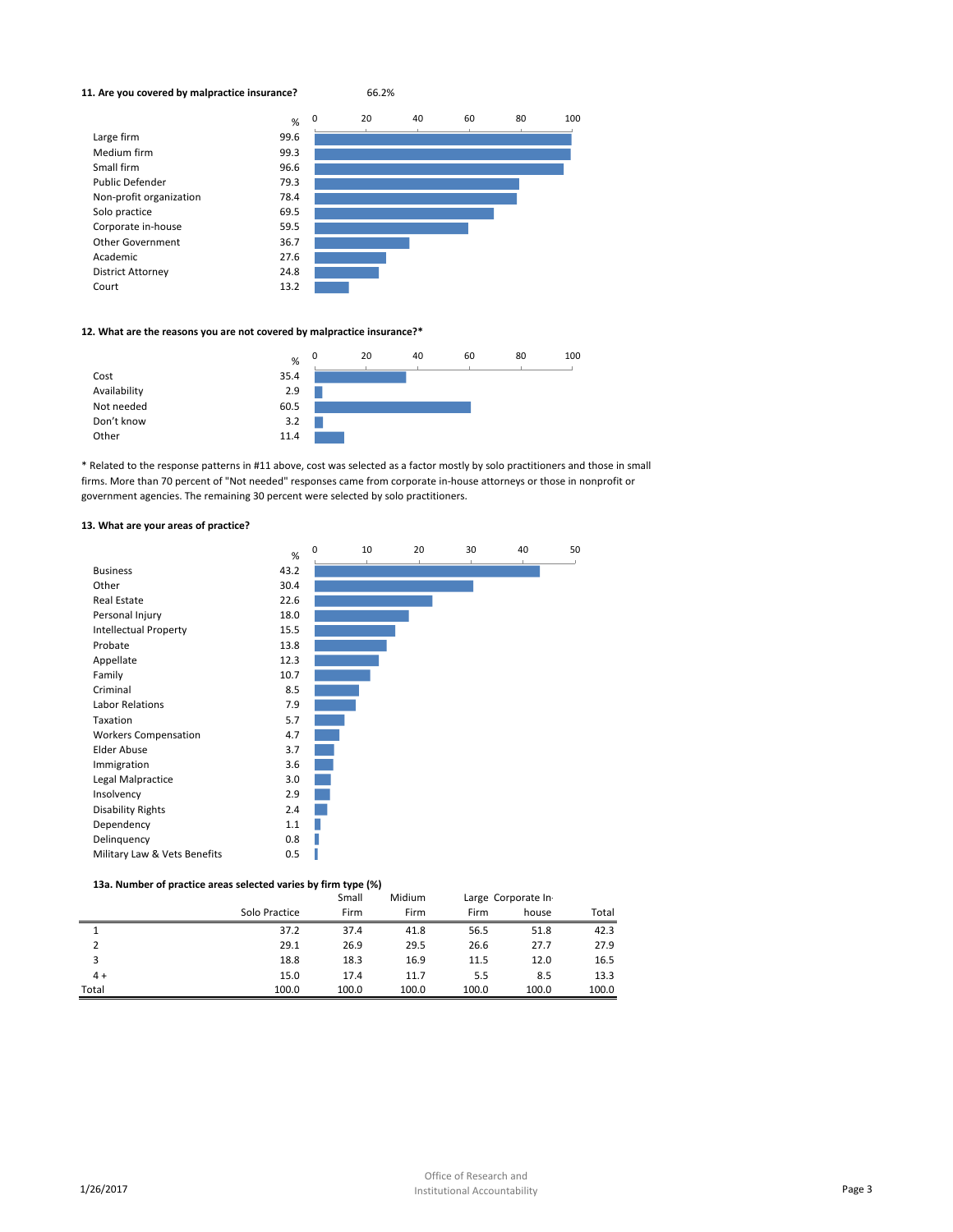#### **14. Are you certified by the State Bar in a legal specialty area? Percent Yes.\*** 4.4%

\*More than 90 percent of those with a certified legal specialty came from the private sector, with approximately 40 percent each (of the total) from either solo practitioners or small firms.

#### **15. In which specialty areas are you currently certified?**



# **16. Check any additional certified specialty areas that you think should be created.**



#### **17. Are you licensed to practice law in another jurisdiction? Percent Yes.** 24.3%

| Which other jurisdiction? | %    | 0 | 20 | 40 | 60 | 80 | 100 |
|---------------------------|------|---|----|----|----|----|-----|
| Another state             | 81.6 |   |    |    |    |    |     |
| Federal                   | 32.6 |   |    |    |    |    |     |
| Other                     | 6.2  |   |    |    |    |    |     |
| Another country           | 4.5  |   |    |    |    |    |     |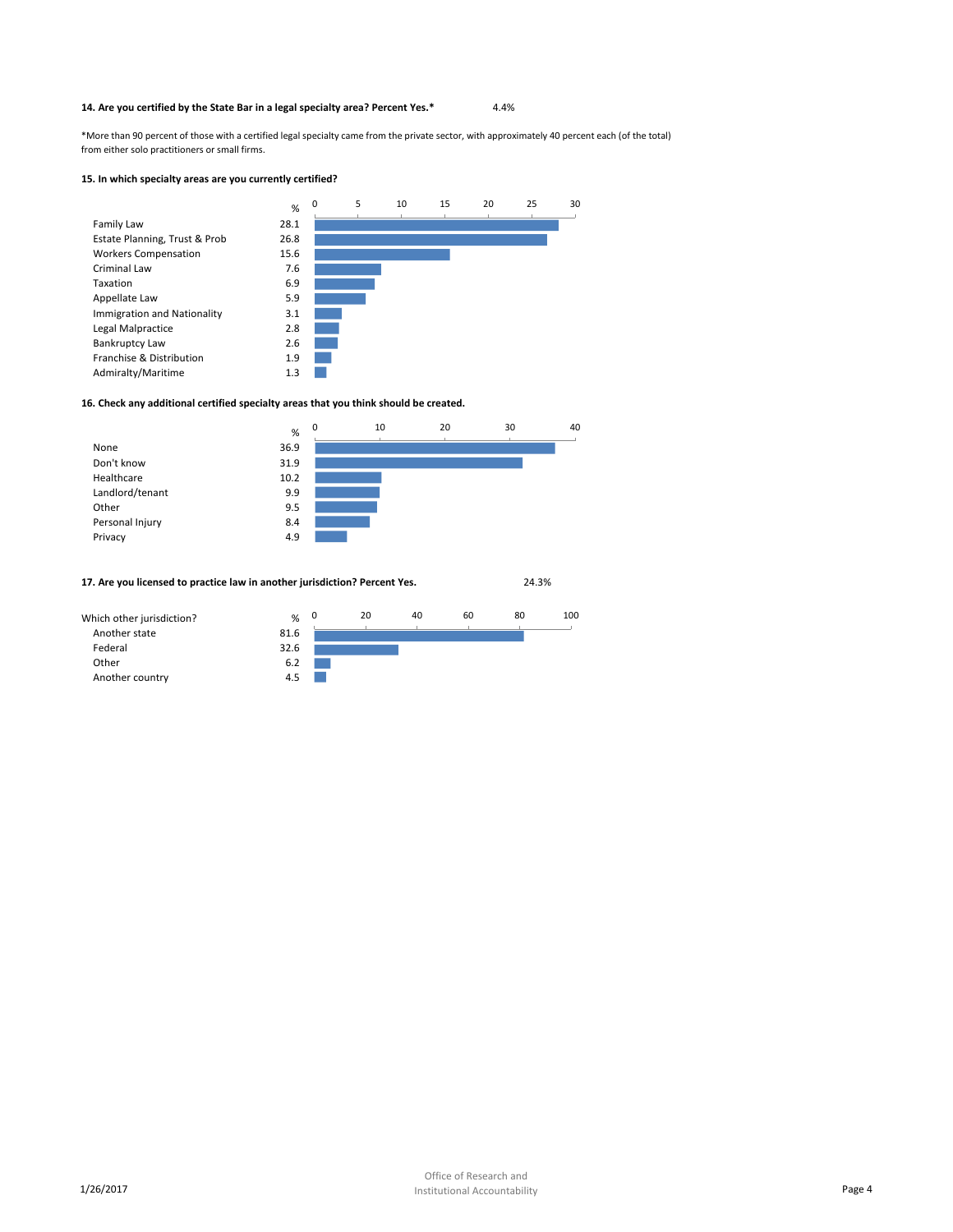# **Pro Bono Legal Services**



# **18a. Percent of respondents providing pro bono services varying by firm or organization type.**



# **18b. Varying by age as well as measured by years since admitted to the Bar.**

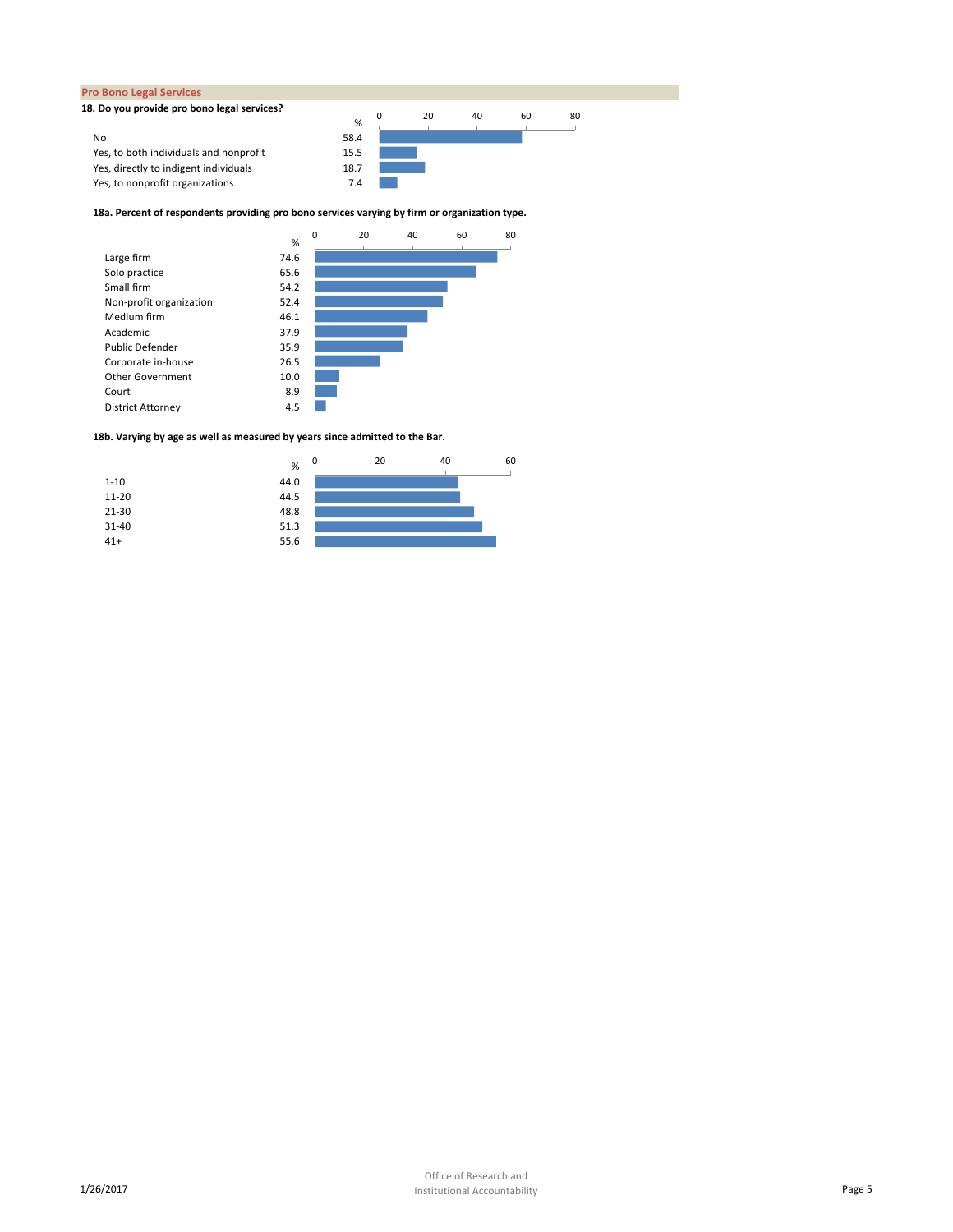### **19. Approximately how many hours of pro bono legal work do you perform annually?**



#### **19a. With significant variance by employment background**



Average **Median** 

#### **20. What types of pro bono services have you provided?**



#### **21. Please list the practice areas for your pro bono work.**

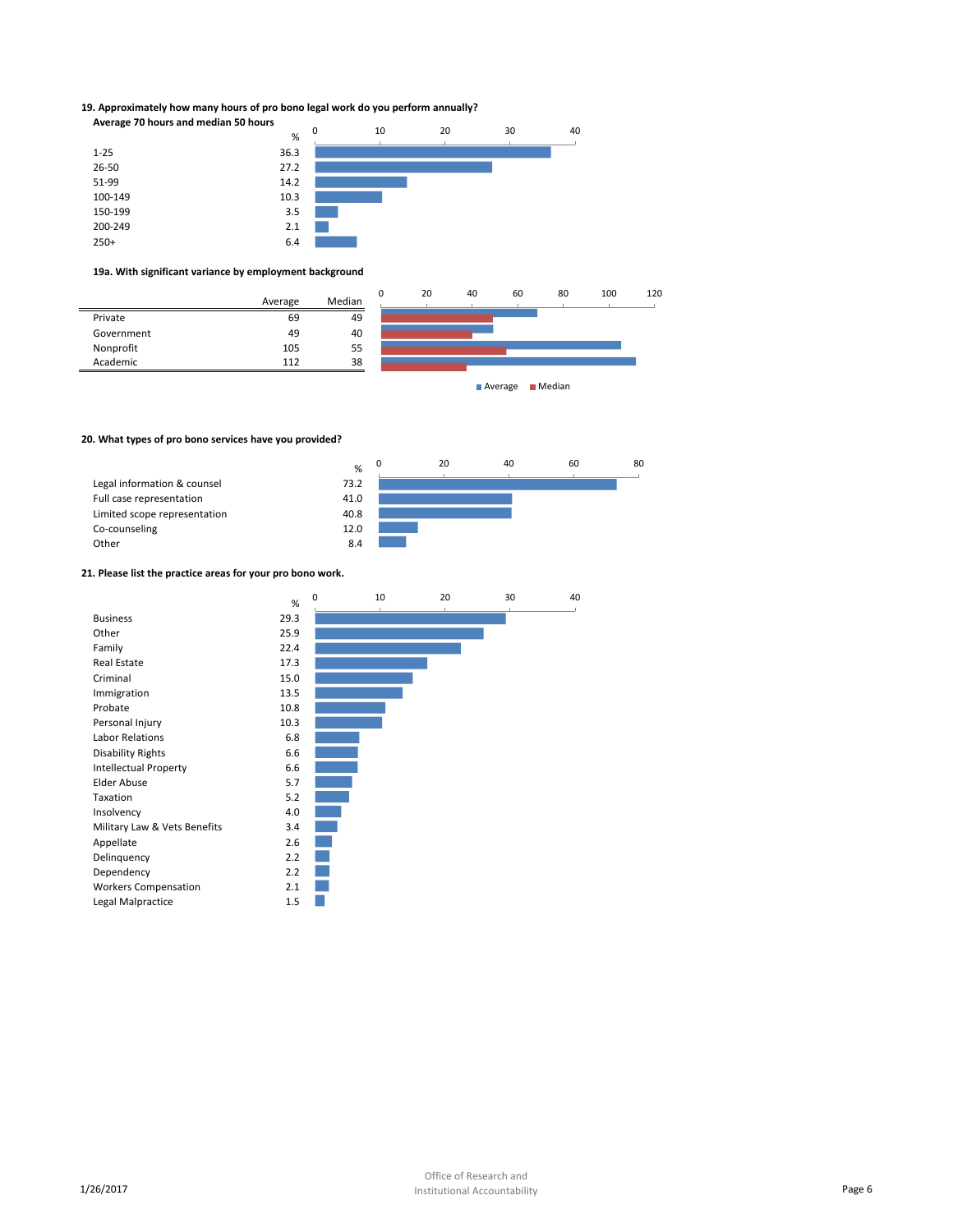# **22. What does your employer do to encourage you to perform pro bono work?**

|                                  | %    | $\Omega$ | 10 | 20 | 30 | 40 | 50 | 60 |
|----------------------------------|------|----------|----|----|----|----|----|----|
|                                  |      |          |    |    |    |    |    |    |
| No active encouragement          | 53.8 |          |    |    |    |    |    |    |
| Firm policy supporting pro bono  | 19.2 |          |    |    |    |    |    |    |
| <b>Administrative Support</b>    | 17.4 |          |    |    |    |    |    |    |
| <b>Credit for Billable Hours</b> | 15.2 |          |    |    |    |    |    |    |
| Other                            | 14.7 |          |    |    |    |    |    |    |
| Recognition/awards               | 11.4 |          |    |    |    |    |    |    |
| Training/supervision/mentorship  | 10.7 |          |    |    |    |    |    |    |
| Firm-managed program or services | 10.5 |          |    |    |    |    |    |    |
| Firm requires                    | 3.2  |          |    |    |    |    |    |    |

#### **22a. Different incentives for pro bono services varying across employment sectors.**

|                                  | Private | Gov't | Nonprofit | Academic |
|----------------------------------|---------|-------|-----------|----------|
| No active encouragement          | 47.5    | 75.5  | 43.1      | 58.5     |
| Firm policy supporting pro bono  | 29.5    | 2.9   | 9.8       | 3.5      |
| <b>Administrative Support</b>    | 26.4    | 2.5   | 8.9       | 11.3     |
| Credit for Billable Hours        | 23.8    | 1.3   | 4.3       | 1.4      |
| Other                            | 6.8     | 16.7  | 33.3      | 20.4     |
| Recognition/awards               | 16.5    | 3.1   | 6.4       | 12.7     |
| Training/supervision/mentorship  | 15.5    | 2.3   | 10.1      | 3.5      |
| Firm-managed program or services | 16.0    | 1.3   | 5.5       | 0.0      |
| Firm requires                    | 5.1     | 0.1   | 1.5       | 0.0      |

# **23. Is there anything the State Bar can do to help you provide pro bono legal services?**



**23a. Views regarding what the Bar can do in support of pro bono services varying across employment sector.**

|                            | Private | Gov't | Nonprofit | Academic |
|----------------------------|---------|-------|-----------|----------|
| <b>MCLE</b> credit         | 76.7    | 55.5  | 74.1      | 54.7     |
| Reduced membership fee     | 41.7    | 44.2  | 53.8      | 55.7     |
| Reporting hrs to State Bar | 16.2    | 13.6  | 25.9      | 19.8     |
| Other                      | 10.3    | 23.8  | 12.6      | 15.1     |
| Recognition/awards         | 14.6    | 17.0  | 24.1      | 21.7     |

#### **Career Path Since Law School**

L.

**24. How soon after graduation from law school were you able to obtain law-related paid employment?**

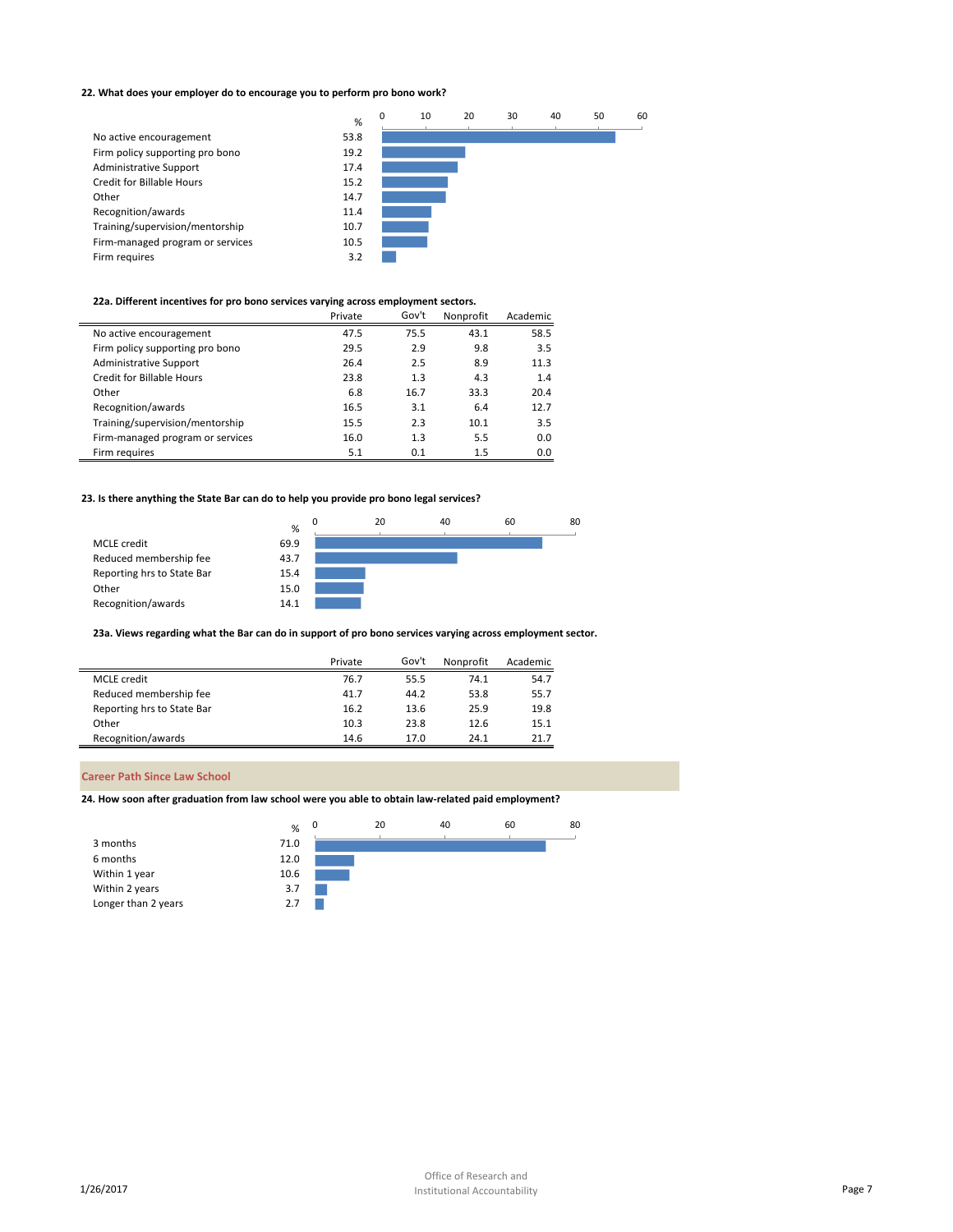#### **25. What type of paid employment did you first obtain after graduation from law school?**



**26. Since graduating from law school, approximately how many different law-related paid jobs have you had? Average (and median) 3**

**27. How long did you typically stay in each job (years)? Average 9.7 years and median 5 years**

**Awareness and Views Regarding Lawyer Assistance Program (LAP) and Minimum Continuing Legal Education (MCLE)**

72% **28. Are you aware of the confidential services offered by the Lawyer Assistance Program (LAP) to lawyers suffering from substance abuse or mental health issues? Percent Yes:**

**29. How did you learn about the LAP?\***



\* The most common comments provided for the "Other" answer referred to law school as the source or considered it general knowledge. "Do

not recall" is also a common response.

| 1.9% |  |
|------|--|
|      |  |

85.1% **31. If you had a friend or colleague in the legal profession who you thought was struggling with substance abuse or mental health problems, would you refer them to the LAP? Percent Yes.**

#### **32. Why wouldn't you refer a friend or colleague to the LAP?\*\***



\*\* A large number of those who selected "other" as the reason noted the existence of other programs that they thought might be more suitable; many also thought that it was ultimately the decision of the individual who needs it.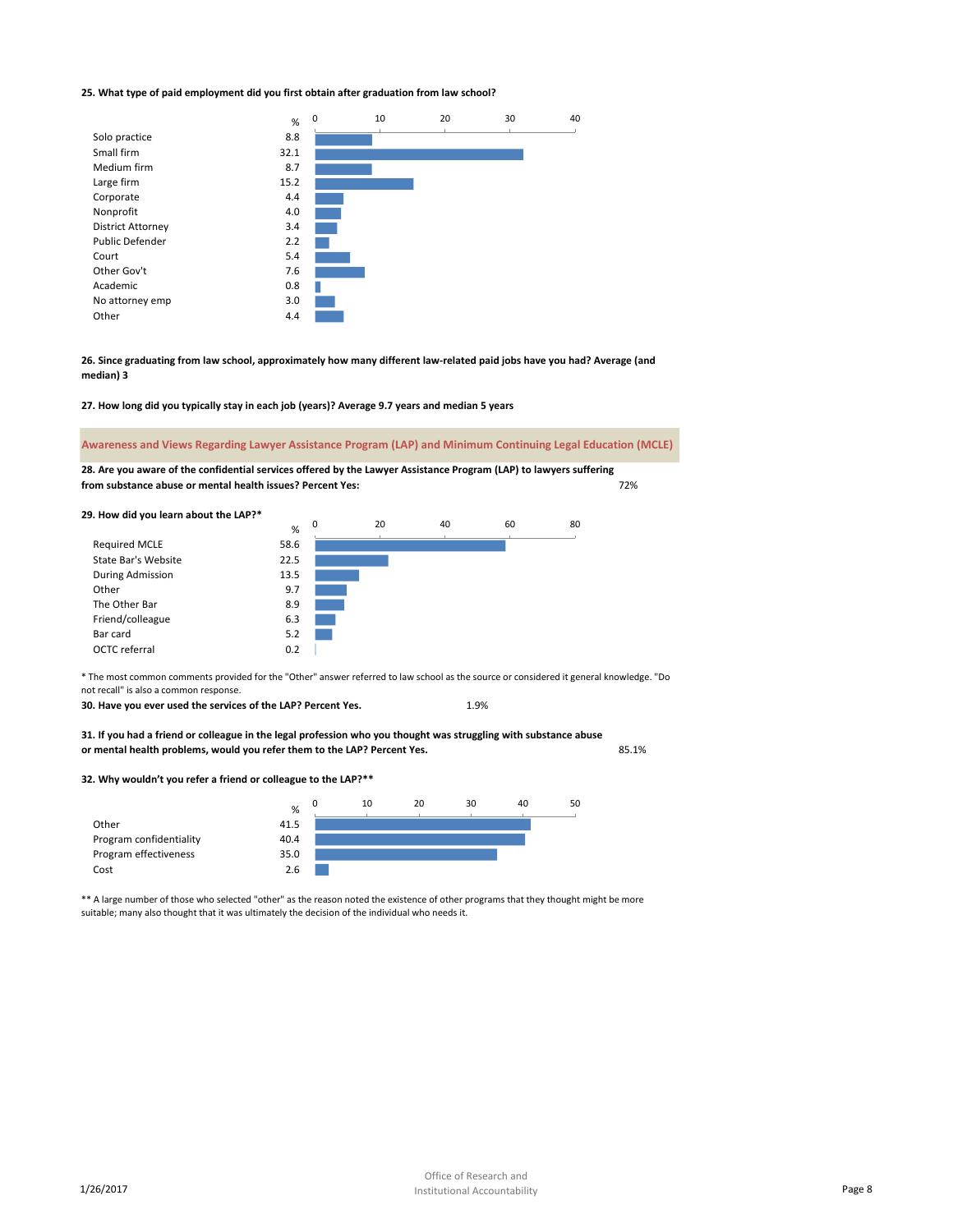**32a. Both gender and age (years since admitted to the Bar) play a role in the different weights given to confidentiality and** 

|                                      | Confidentiality | Effectiveness |
|--------------------------------------|-----------------|---------------|
| Male                                 | 37.6            | 34.7          |
| Female                               | 31.4            | 44.8          |
| 32b. Years since admitted to the Bar |                 |               |
| $1 - 10$                             | 38.6            | 46.2          |
| $11 - 20$                            | 33.0            | 42.4          |
| $21 - 30$                            | 30.0            | 43.3          |
| $31 - 40$                            | 35.4            | 39.1          |
| $41+$                                | 47.5            | 30.3          |

**33. Have you ever sought assistance for personal concerns about substance abuse or mental health?** 13.4%

**34. What percentage of your Minimum Continuing Legal Education (MCLE) is provided through:**



#### **34a. With significant variance across employment types**

|                          | Employer | Online | Live Class | Other | Total |
|--------------------------|----------|--------|------------|-------|-------|
| Solo practice            | 2.3      | 43.8   | 49.2       | 4.6   | 100   |
| Small firm               | 7.8      | 34.7   | 54.3       | 3.3   | 100   |
| Medium firm              | 31.1     | 23.4   | 42.2       | 3.5   | 100   |
| Large firm               | 51.2     | 19.3   | 27.5       | 2.3   | 100   |
| Corporate in-house       | 18.7     | 37.2   | 42.7       | 2.0   | 101   |
| Non-profit organization  | 20.5     | 31.0   | 45.8       | 2.5   | 100   |
| <b>District Attorney</b> | 68.6     | 6.0    | 25.1       | 1.3   | 101   |
| Public Defender          | 67.3     | 6.6    | 24.9       | 1.0   | 100   |
| Court                    | 38.2     | 18.2   | 35.5       | 7.9   | 100   |
| Other Government         | 40.7     | 17.0   | 30.9       | 11.8  | 100   |
| Academic                 | 13.4     | 31.6   | 27.5       | 27.4  | 100   |

#### **35. Who pays the costs of your MCLE courses?**



# **35a. With significant variance across employment types as well**

|                          |      |         |             | Only free   |  |
|--------------------------|------|---------|-------------|-------------|--|
|                          |      |         |             | <b>MCLE</b> |  |
|                          | I do | My Firm | <b>Both</b> | courses     |  |
| Solo practice            | 88.3 | 6.5     | 3.8         | 1.4         |  |
| Small firm               | 23.4 | 59.5    | 16.6        | 0.5         |  |
| Medium firm              | 7.8  | 73.5    | 17.4        | 1.4         |  |
| Large firm               | 4.0  | 78.3    | 15.9        | 1.9         |  |
| Corporate in-house       | 12.9 | 64.8    | 15.7        | 6.6         |  |
| Non-profit organization  | 18.8 | 48.6    | 21.9        | 10.8        |  |
| <b>District Attorney</b> | 3.1  | 67.5    | 18.9        | 10.5        |  |
| Public Defender          | 12.7 | 44.8    | 38.7        | 3.9         |  |
| Court                    | 23.0 | 37.9    | 27.0        | 12.1        |  |
| Other Government         | 17.3 | 46.3    | 20.9        | 15.5        |  |
| Academic                 | 47.2 | 15.8    | 20.5        | 16.5        |  |

Only free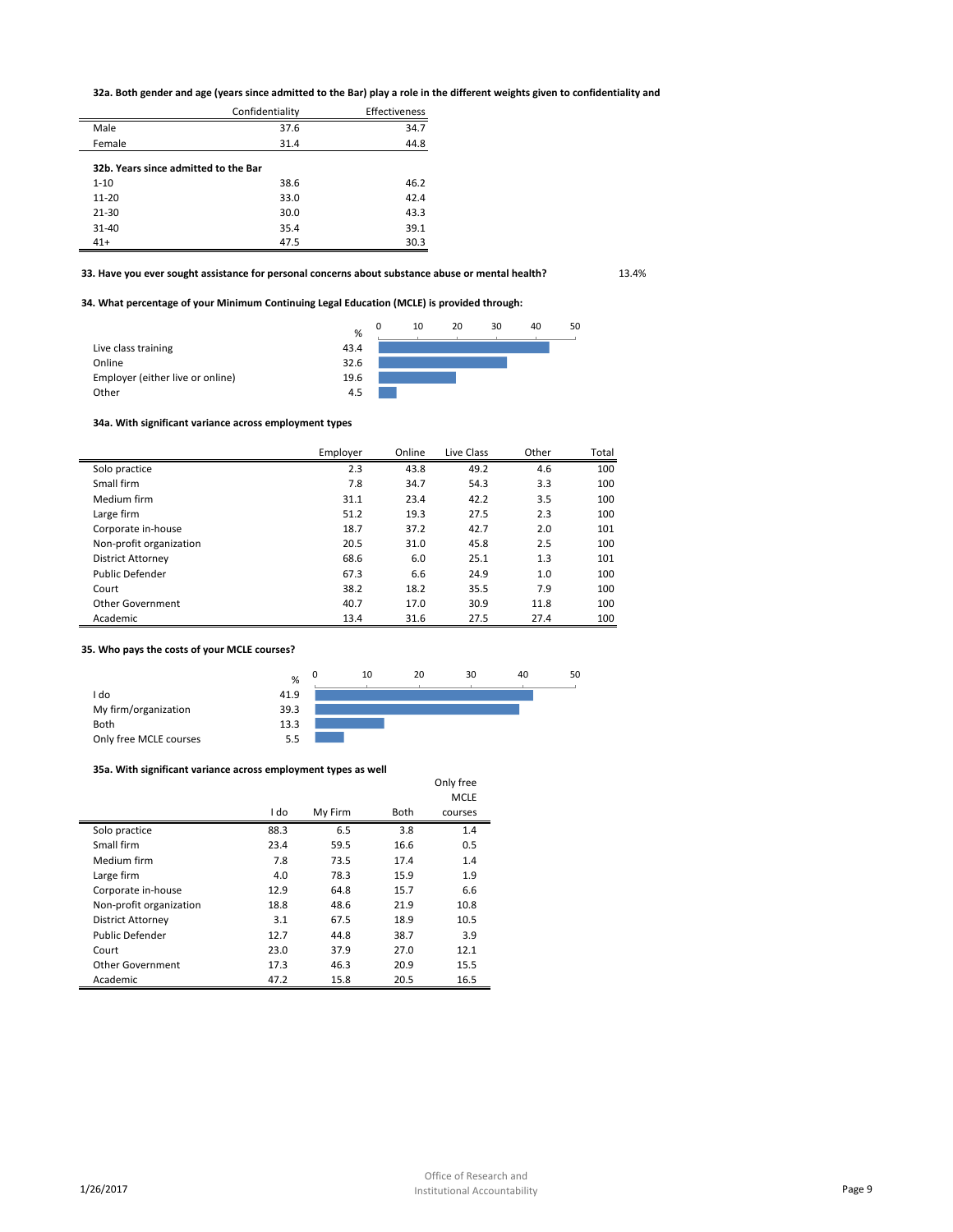19.2% **36. Do you find it difficult to comply with the requirement to complete 25 hours of MCLE every 3 years? Percent Yes.**

**36a. With noticeable difference across employment types**



# **37a. Reasons cited varying across employment types**

Ē,

 $\overline{a}$ 

|                          | Requiremen |      |           |        |          |       |  |  |
|--------------------------|------------|------|-----------|--------|----------|-------|--|--|
|                          | Cost       | Time | Relevance | t Type | Location | Other |  |  |
| Solo practice            | 65.2       | 54.3 | 46.7      | 22.7   | 16.0     | 8.0   |  |  |
| Small firm               | 43.0       | 65.9 | 41.1      | 20.6   | 18.0     | 4.9   |  |  |
| Medium firm              | 41.0       | 73.8 | 41.0      | 29.5   | 6.6      | 3.3   |  |  |
| Large firm               | 20.0       | 66.4 | 40.9      | 37.3   | 11.8     | 6.4   |  |  |
| Corporate in-house       | 34.4       | 63.7 | 47.6      | 25.9   | 15.6     | 7.5   |  |  |
| Non-profit organization  | 65.2       | 43.9 | 56.1      | 37.9   | 7.6      | 10.6  |  |  |
| <b>District Attorney</b> | 31.8       | 81.8 | 27.3      | 36.4   | 9.1      | 9.1   |  |  |
| Public Defender          | 68.8       | 56.3 | 25.0      | 31.3   | 25.0     | 6.3   |  |  |
| Court                    | 60.0       | 56.7 | 36.7      | 26.7   | 16.7     | 6.7   |  |  |
| Other Government         | 58.9       | 51.8 | 36.6      | 29.5   | 17.0     | 12.5  |  |  |
| Academic                 | 63.0       | 33.3 | 63.0      | 22.2   | 33.3     | 7.4   |  |  |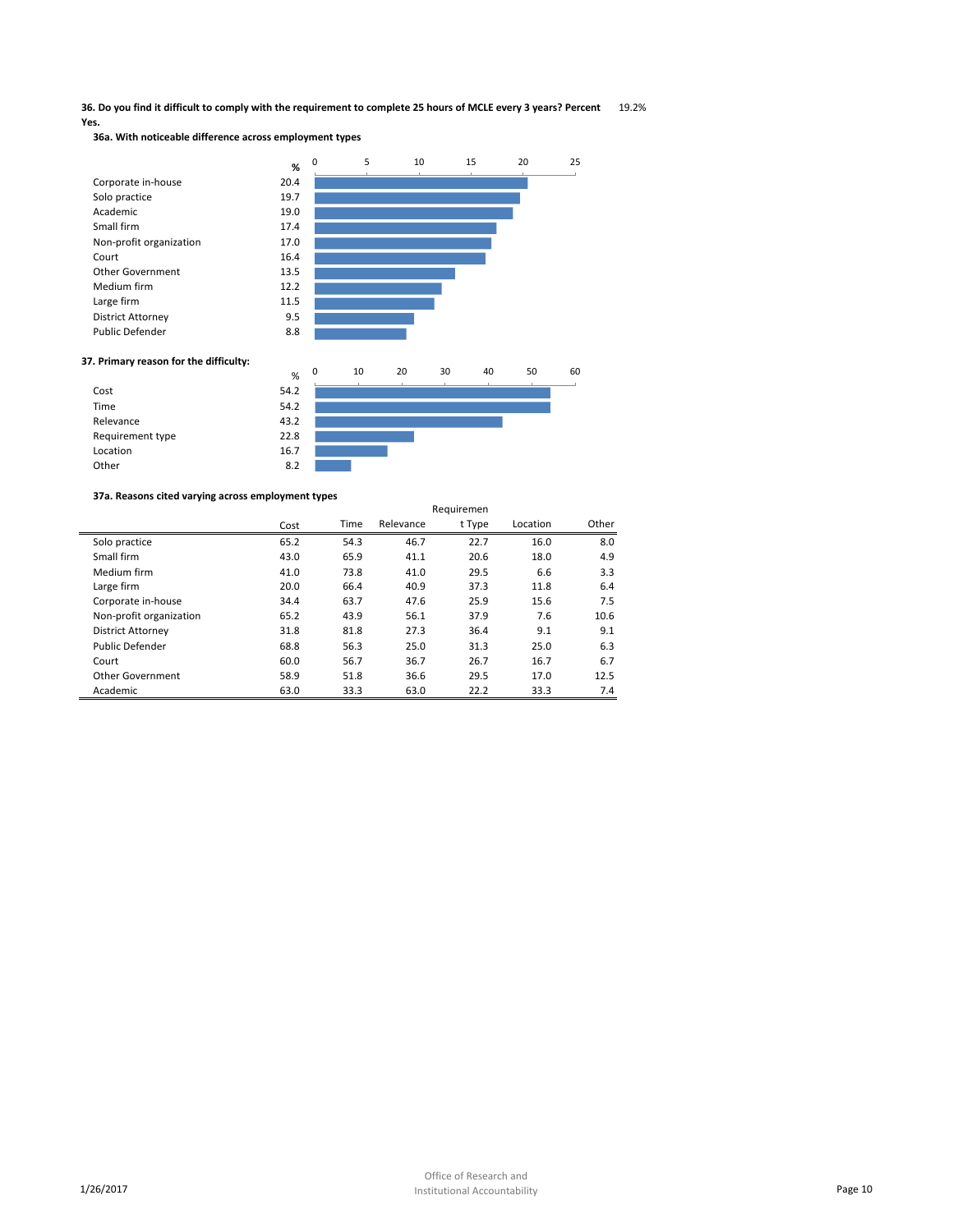#### **Satisfaction with Bar Resources for Improving Professional Competence**

**38. Please rate your level of satisfaction for any of the following State Bar professional responsibility resources that you have used. (1-5 scale)**



19.6% **39. Are you aware that the State Bar is conducting a study of the Rules of Professional Conduct with the goal of submitting a recommendation for comprehensive rule amendments to the Supreme Court of California by March 31, 2017? Percent Yes.**

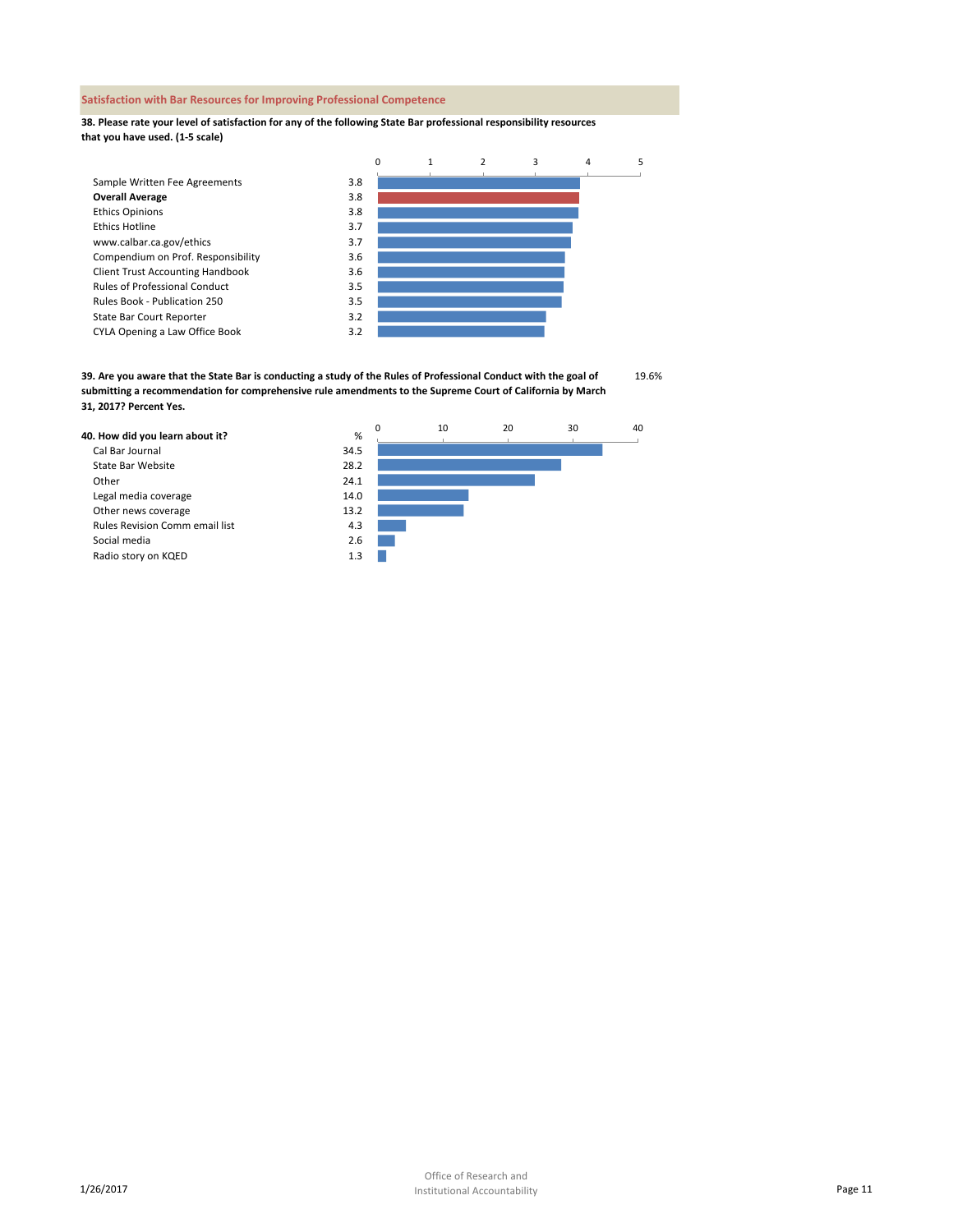| <b>Experience with the Client Security Fund and the Attorney Discipline System</b>                                                                   |      |
|------------------------------------------------------------------------------------------------------------------------------------------------------|------|
| 41. Have you ever advised someone who had money misappropriated by an attorney to file an application with<br>the Client Security Fund? Percent Yes. | 7.7% |

**42. Would you support an increase to the annual assessment that active attorneys pay to provide additional funds to the Client Security Fund?**



**43. Have you ever filed a complaint with the State Bar against another attorney? Percent Yes.** 6.9%

# **43a. With solo practice attorneys having the highest chance of having filed a complaint**



# **43b. The probability of filing a complaint varying across practice areas**

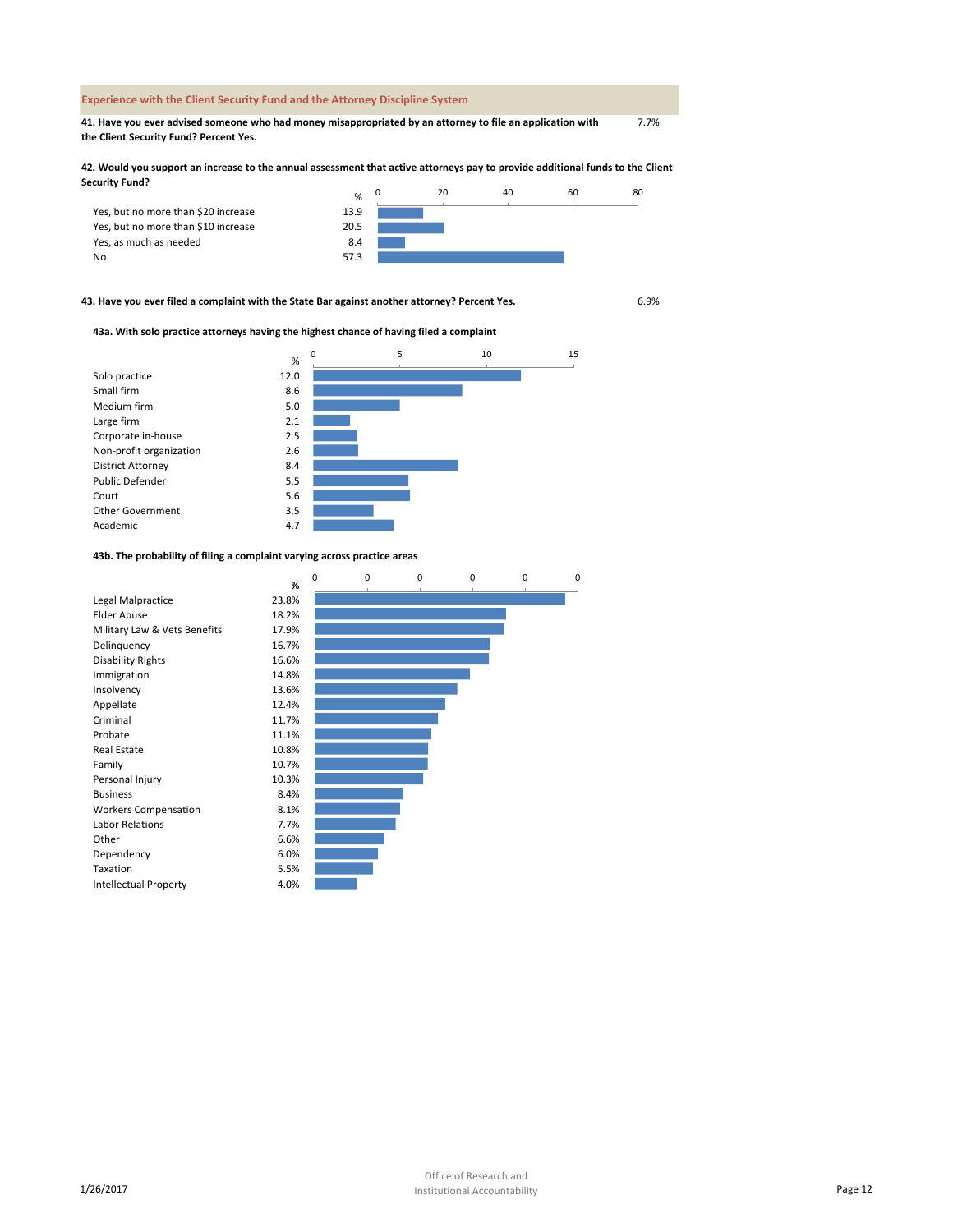#### **43c. Also showing difference across age groups as measured by the number of years since admitted to the Bar**



#### **44. Were you informed of the outcome/resolution of your complaint(s)?**





\*No difference was found across either employment firm type or age groups as measured by years since admitted to the Bar.



**47. Did you attempt to address the misconduct you observed in another way? Percent Yes.** 52.9%

# **Demographics**

**48. Age of Respondents: average 54, median 55**

# **48a. With significant difference across employment types**

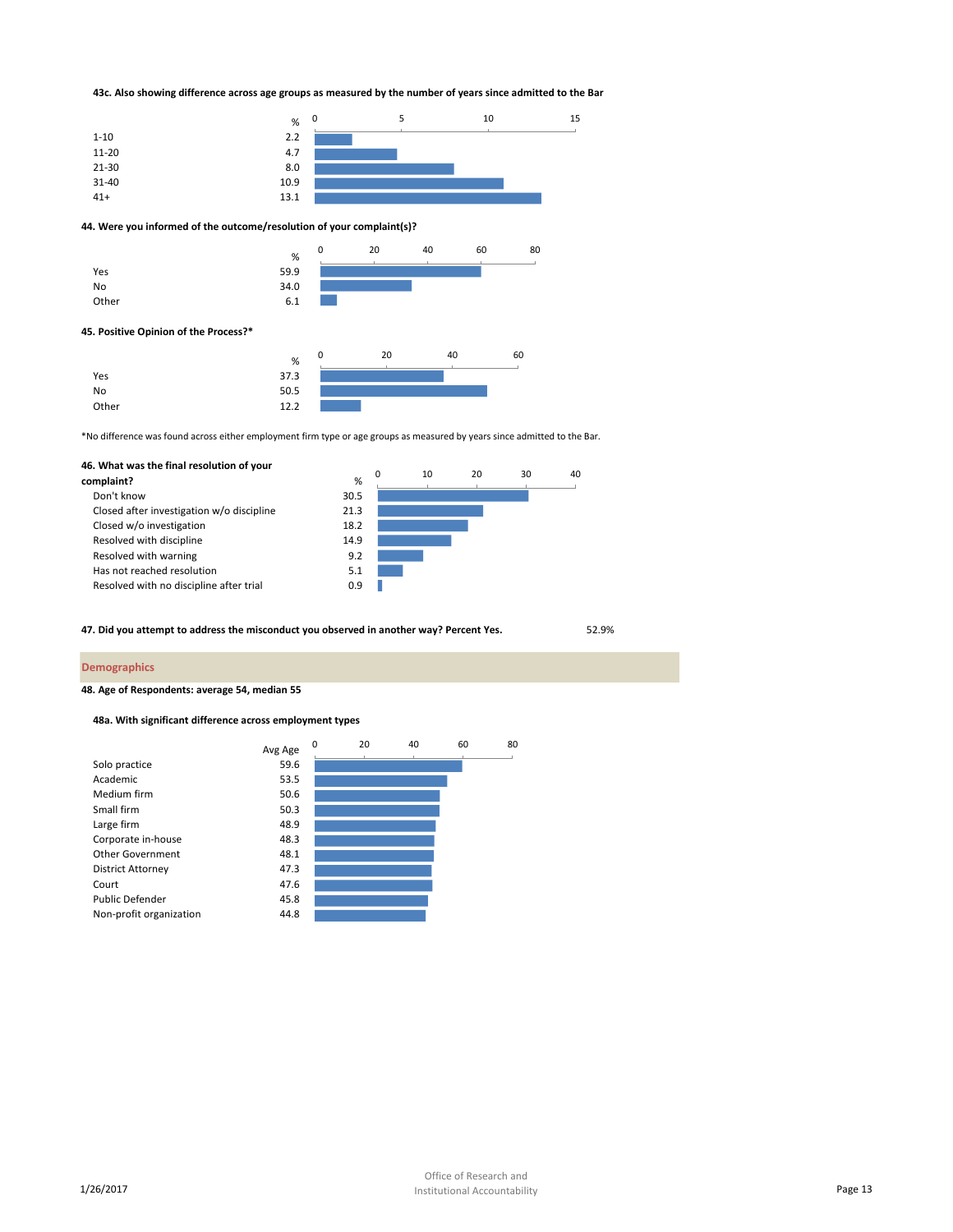| 49. Gender Identify  | 0<br>% | 20 | 40 | 60 |
|----------------------|--------|----|----|----|
| Female               | 40.6   |    |    |    |
| Male                 | 56.5   |    |    |    |
| Transgender female   | 0.1    |    |    |    |
| Transgender male     | 0.1    |    |    |    |
| Gender variant       | 0.2    |    |    |    |
| Not listed           | 0.1    |    |    |    |
| Prefer not to answer | 3.0    |    |    |    |
|                      |        |    |    |    |

#### **49a. Changing Composition of Gender Identity Groups Over Time (% within age group)**

|                      | Number of years Admitted to the Bar |           |           |       |       |       |  |  |  |
|----------------------|-------------------------------------|-----------|-----------|-------|-------|-------|--|--|--|
|                      | $1 - 10$                            | $11 - 20$ | $21 - 30$ | 31-40 | $41+$ | Total |  |  |  |
| Female               | 52.7                                | 49.6      | 44.0      | 34.3  | 12.4  | 40.7  |  |  |  |
| Male                 | 44.7                                | 46.9      | 52.7      | 62.4  | 85.9  | 56.3  |  |  |  |
| Transgender female   | 0.1                                 | 0.1       | 0.1       | 0.0   | 0.1   | 0.1   |  |  |  |
| Transgender male     | 0.1                                 | 0.0       | 0.0       | 0.1   | 0.0   | 0.1   |  |  |  |
| Gender variant       | 0.6                                 | 0.3       | 0.1       | 0.1   | 0.0   | 0.2   |  |  |  |
| Not listed           | 0.2                                 | 0.0       | 0.0       | 0.1   | 0.0   | 0.1   |  |  |  |
| Prefer not to answer | 2.5                                 | 3.1       | 3.7       | 3.3   | 1.9   | 3.0   |  |  |  |
| Total                | 100.9                               | 100.2     | 100.6     | 100.3 | 100.2 | 100.5 |  |  |  |



#### **51a. Changing composition of race/ethnicity over time (% within age group)\***

|                 | Number of years Admitted to the Bar |           |           |           |       |       |  |  |
|-----------------|-------------------------------------|-----------|-----------|-----------|-------|-------|--|--|
|                 | $1 - 10$                            | $11 - 20$ | $21 - 30$ | $31 - 40$ | $41+$ | Total |  |  |
| Am Indian       | 0.3                                 | 0.4       | 0.2       | 0.3       | 0.3   | 0.3   |  |  |
| Asian           | 10.9                                | 8.4       | 4.3       | 2.2       | 1.1   | 5.8   |  |  |
| <b>Black</b>    | 2.2                                 | 2.3       | 2.6       | 1.0       | 0.7   | 1.8   |  |  |
| Hispanic        | 6.8                                 | 5.7       | 4.5       | 2.6       | 1.4   | 4.5   |  |  |
| Native Hawaiian | 0.3                                 | 0.7       | 0.3       | 0.2       | 0.1   | 0.3   |  |  |
| White           | 69.1                                | 75.1      | 82.8      | 88.8      | 94.0  | 80.8  |  |  |
| Other           | 3.2                                 | 3.9       | 3.4       | 3.2       | 1.7   | 3.2   |  |  |
| More than one   | 7.1                                 | 3.5       | 2.1       | 1.8       | 0.7   | 3.4   |  |  |
| Total           | 100.0                               | 100.0     | 100.0     | 100.0     | 100.0 | 100.0 |  |  |

| AV. |  |                                                                                                                                                                                                                                             |  |  |  | 1990년 1월 1일 : 1월 1일 : 1월 1일 : 1월 1일 : 1월 1일 : 1월 1일 : 1월 1일 : 1월 1일 : 1월 1일 : 1월 1일 : 1월 1일 : 1월 1일 : 1월 1일 :                                                                                                                                                                                                                      |  |
|-----|--|---------------------------------------------------------------------------------------------------------------------------------------------------------------------------------------------------------------------------------------------|--|--|--|------------------------------------------------------------------------------------------------------------------------------------------------------------------------------------------------------------------------------------------------------------------------------------------------------------------------------------|--|
|     |  | the contract of the contract of the contract of the contract of the contract of                                                                                                                                                             |  |  |  | $\overline{\omega}$ and $\omega$ and $\omega$ and $\omega$ and $\omega$ and $\omega$ and $\omega$ and $\omega$ and $\omega$ and $\omega$ and $\omega$ and $\omega$ and $\omega$ and $\omega$ and $\omega$ and $\omega$ and $\omega$ and $\omega$ and $\omega$ and $\omega$ and $\omega$ and $\omega$ and $\omega$ and $\omega$ and |  |
|     |  |                                                                                                                                                                                                                                             |  |  |  | where the contract of the contract of the contract of $\alpha$ and $\alpha$ and $\alpha$ and $\alpha$ and $\alpha$ and $\alpha$ and $\alpha$                                                                                                                                                                                       |  |
|     |  | $\mathcal{A}$ is a set of the set of $\mathbf{u}$ and $\mathcal{A}$ is a set of the set of the set of the set of the set of the set of the set of the set of the set of the set of the set of the set of the set of the set of the set of t |  |  |  | Because not all attorneys                                                                                                                                                                                                                                                                                                          |  |
|     |  | provided information on the date of admission $\varpi$                                                                                                                                                                                      |  |  |  | than Itam 51                                                                                                                                                                                                                                                                                                                       |  |

*provided information on the date of admission, /ƚĞŵϱϭĂŝƐďĂƐĞĚŽŶĂƐŵĂůůĞƌŶƵŵďĞƌŽĨƌĞƐƉŽŶƐĞƐ than Item 51͕ĐĂƵƐŝŶŐƐůŝŐŚƚ*  $\theta$ <sup>γ</sup>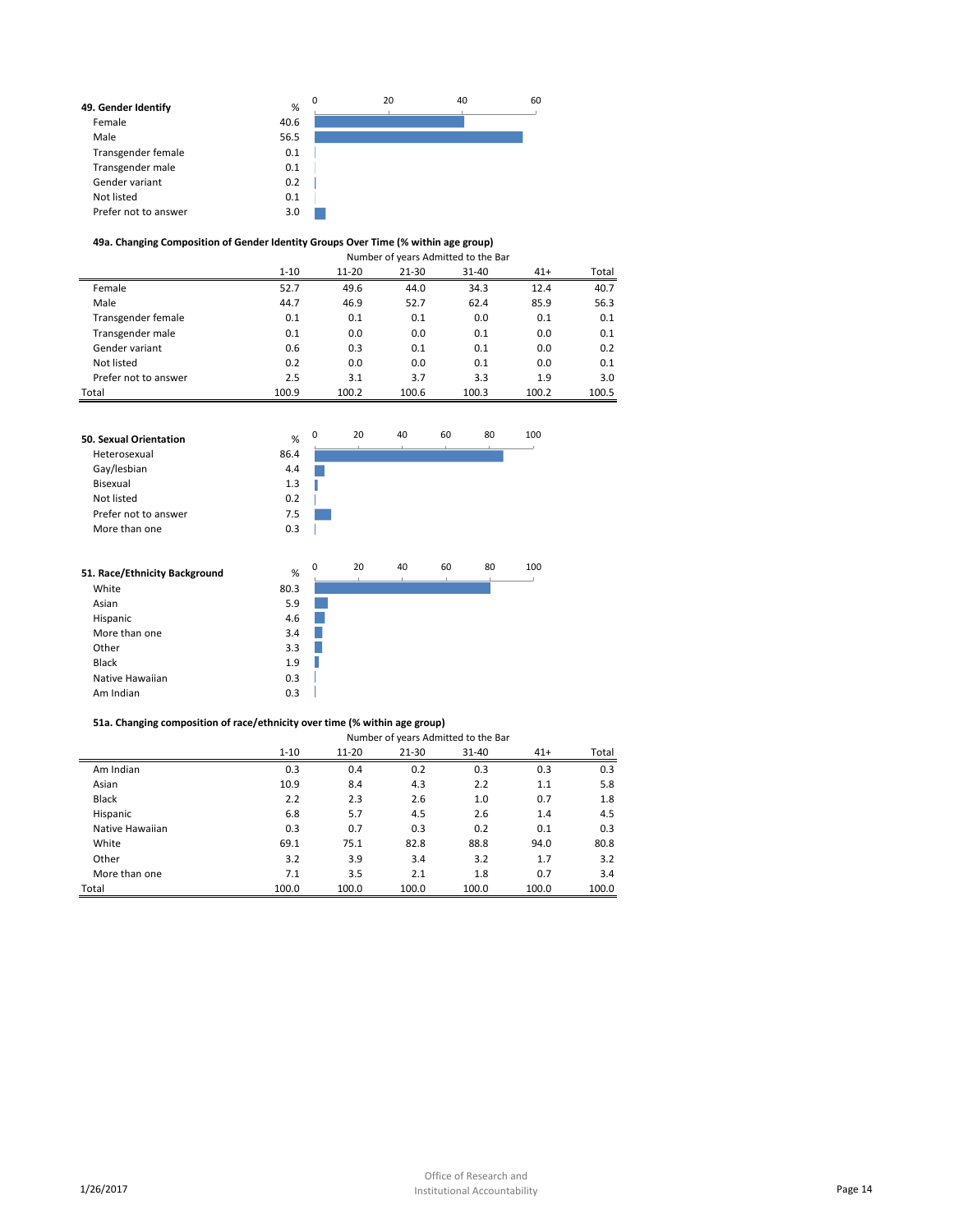# **51b. Diversity of the legal profession in gender and race/ethnicity has been growing steadily over time.**



# **52. What languages other than English do you use in your legal practice?**



# **53. Do you belong to any voluntary Bar Association?**

|                  | υ<br>% | 10 | 20 | 30 | 40 | 50 |
|------------------|--------|----|----|----|----|----|
|                  |        |    |    |    |    |    |
| 46.3<br>Local    |        |    |    |    |    |    |
| 45.8<br>None     |        |    |    |    |    |    |
| 19.5<br>National |        |    |    |    |    |    |
| Other<br>4.0     |        |    |    |    |    |    |